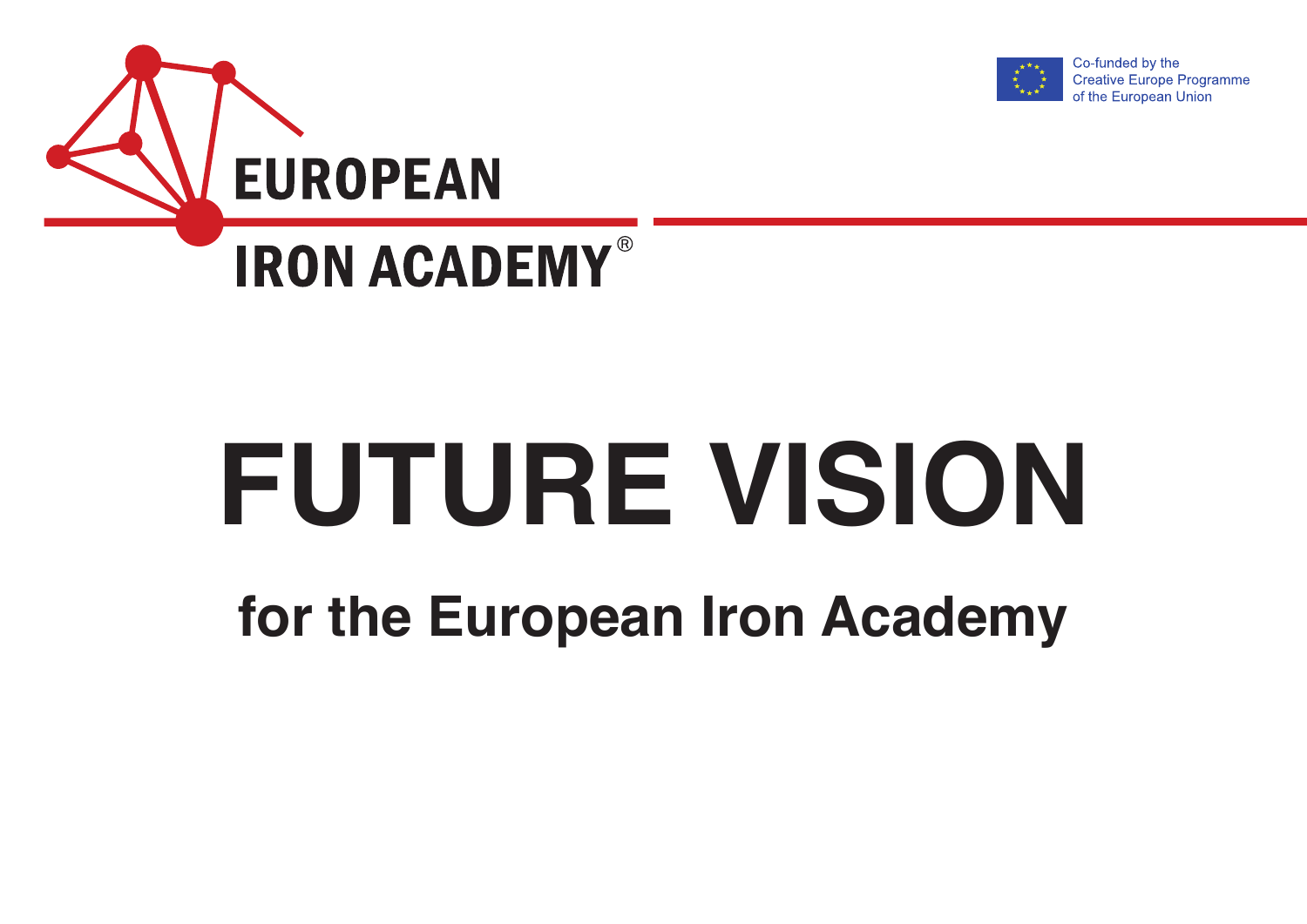



# **What is your Vision for**

# **the future of the European Iron Academy**

**?**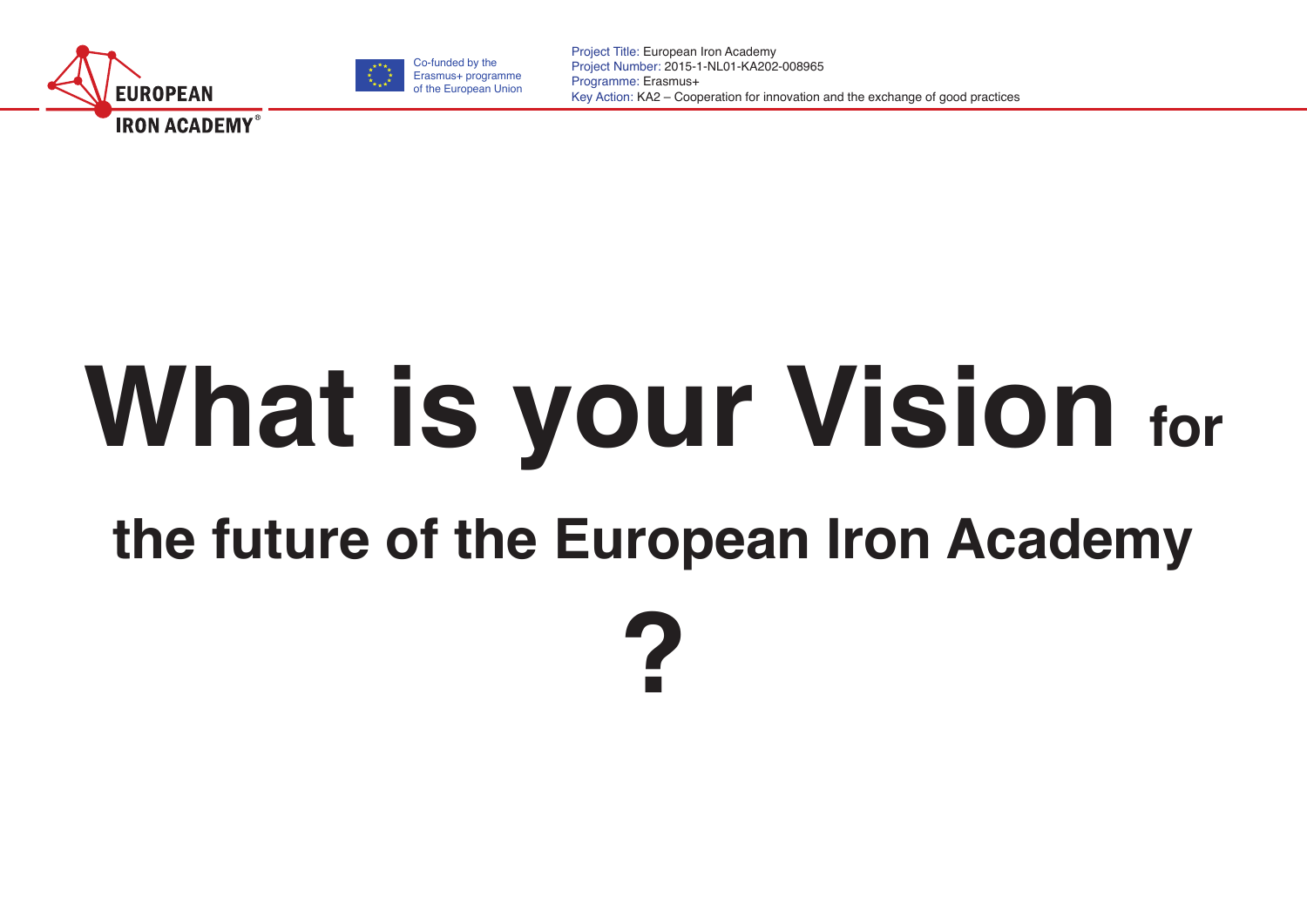



# **What is your Vision for the future of the European Iron Academy?**

**-** "Europe grows together" project example by

Prof. A. Habermann, in 2002.

**-** bring skills & knowledge of **blacksmithing** 

#### **to the 21st century**

- make skills & knowledge **accessible to all**
- provide **structured lectures** based on European level
- **exchange** of students & teachers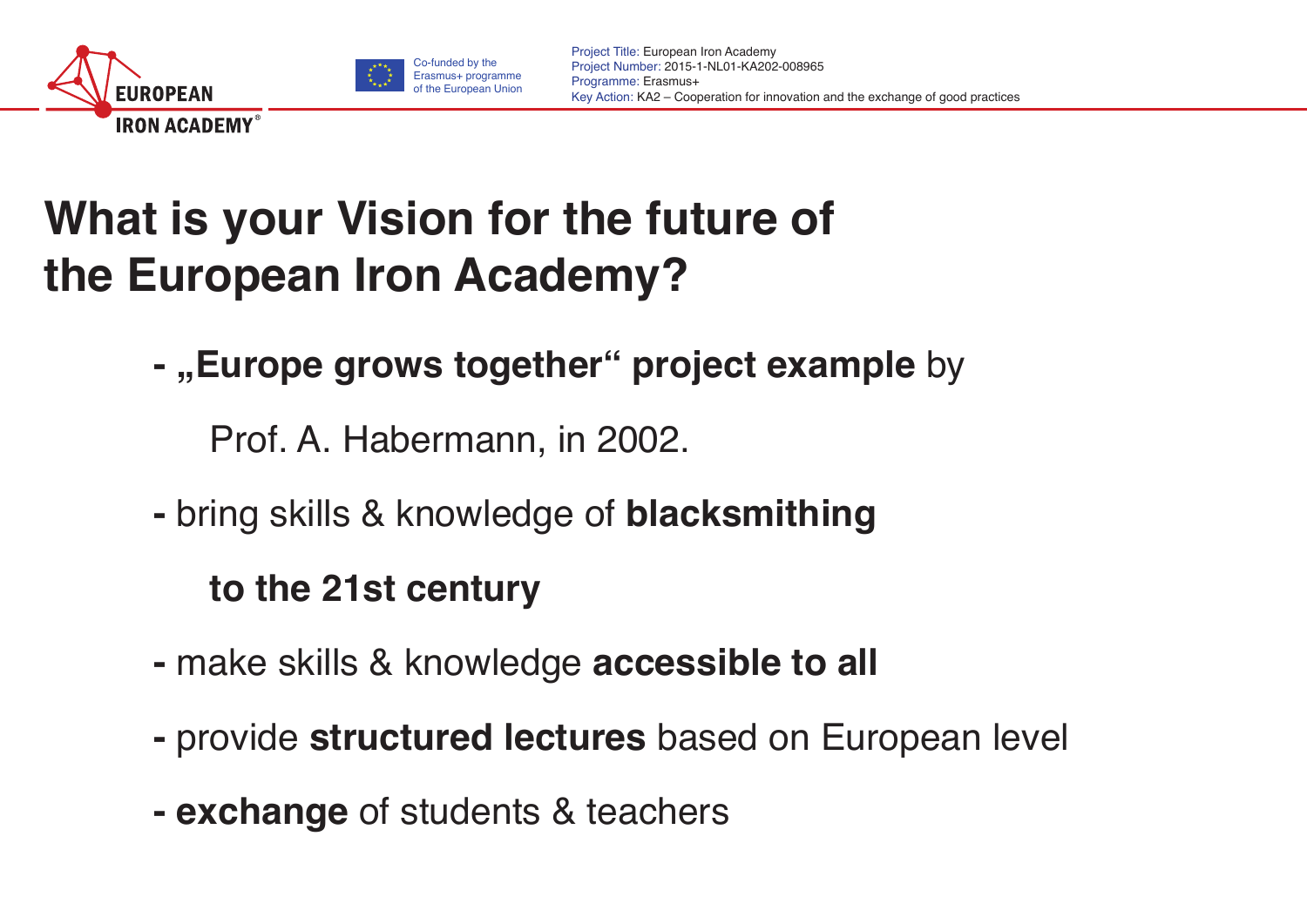



# **What does a virtual European Iron Academy Mean**

**?**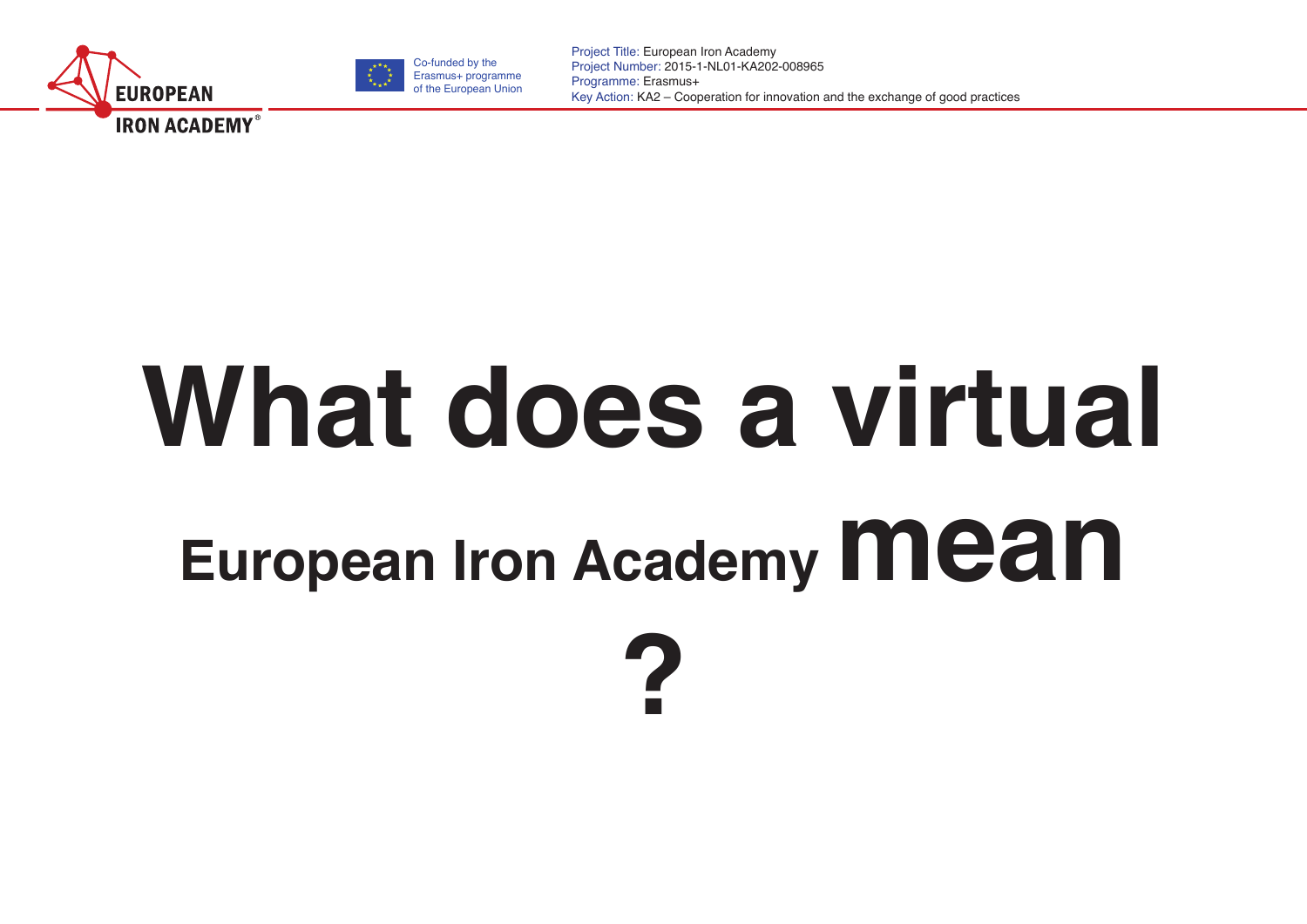



# **What does a virtual European Iron Academy mean?**

### **-** real **vocational education & training** providers across Europe

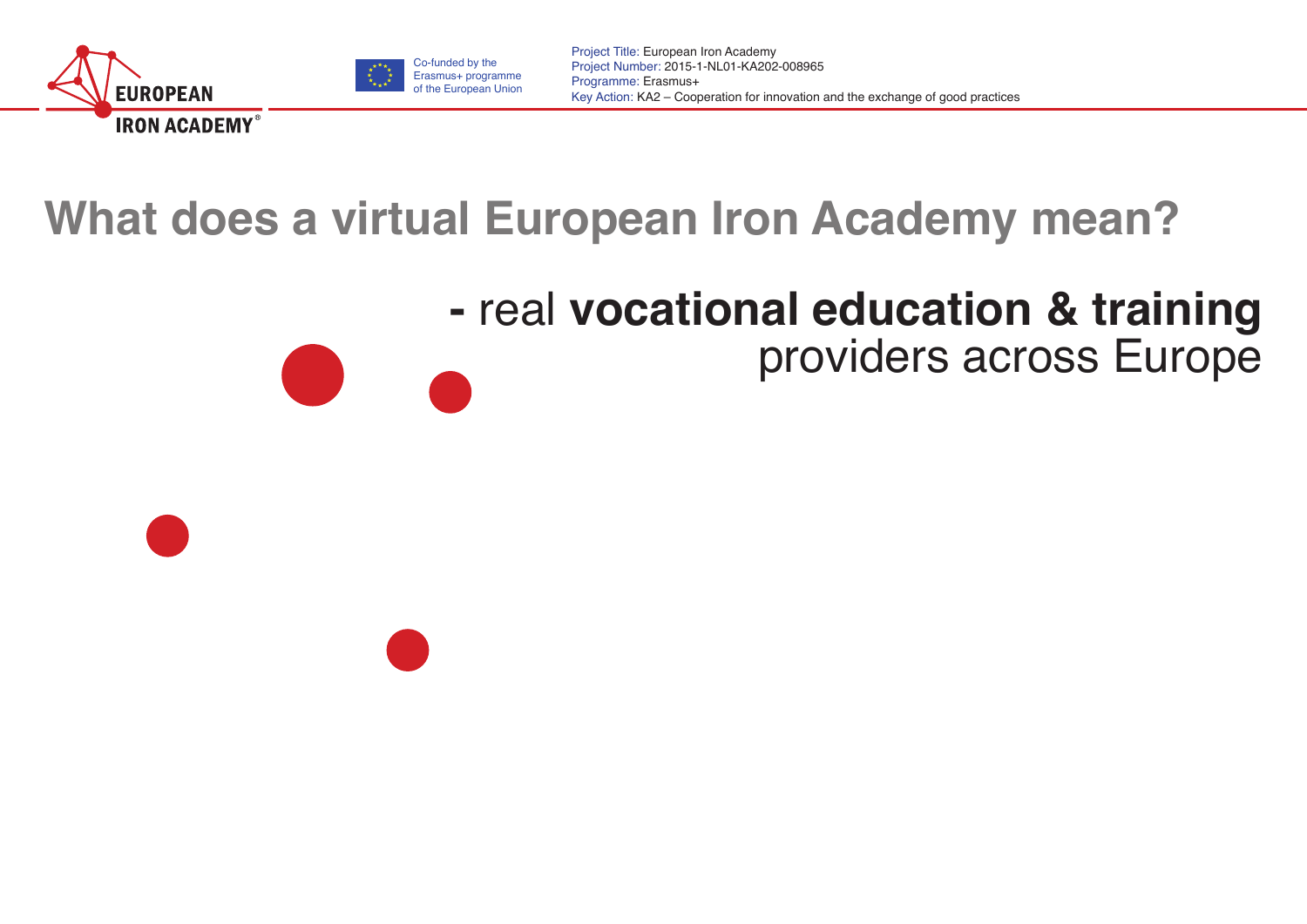



# **What does a virtual European Iron Academy mean?**

#### **-** real **vocational education & training** providers across Europe

**- network**

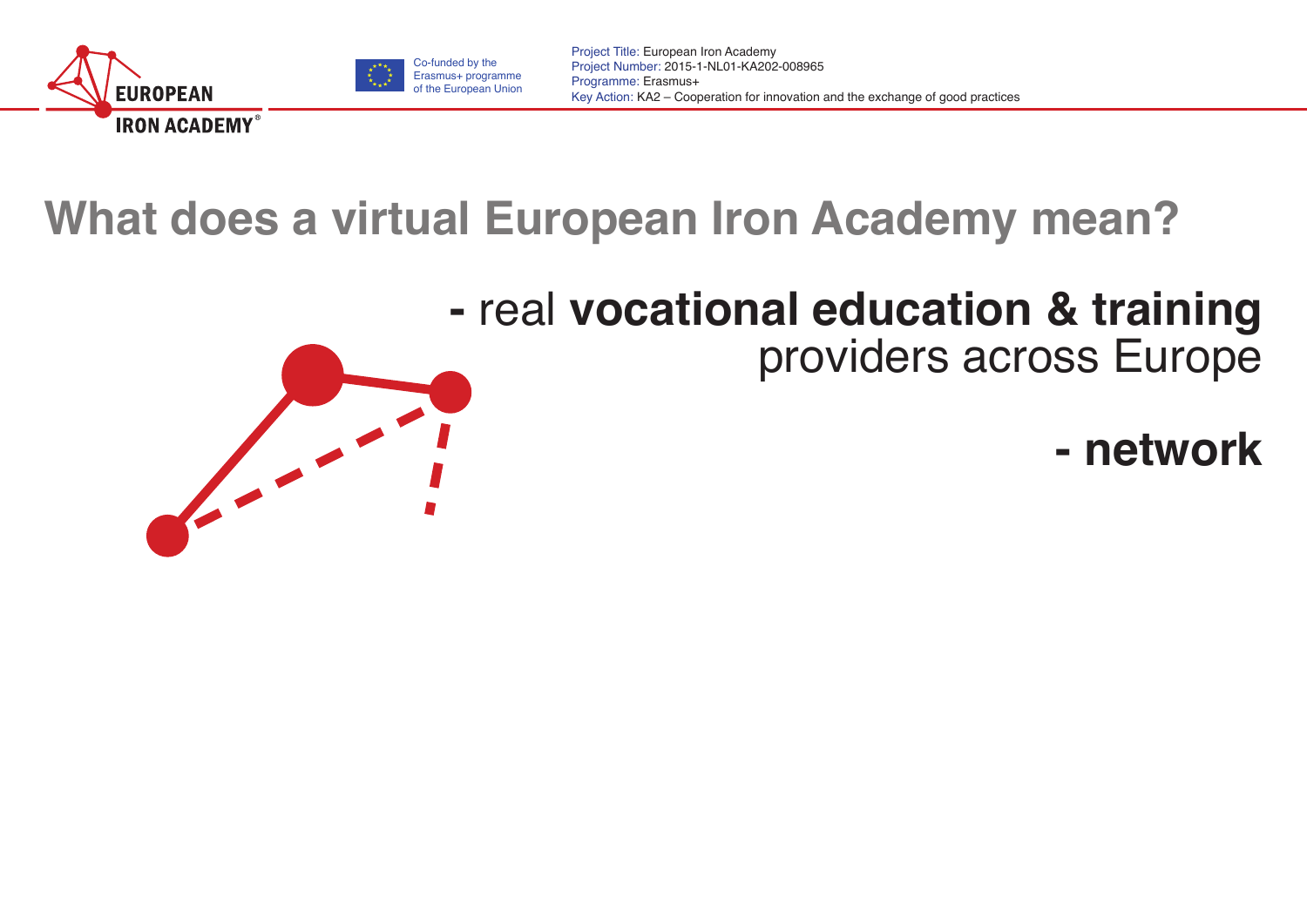





# **What does a virtual European Iron Academy mean?**

#### **-** real **vocational education & training** providers across Europe

### **- network**

**- common standards & levels** of education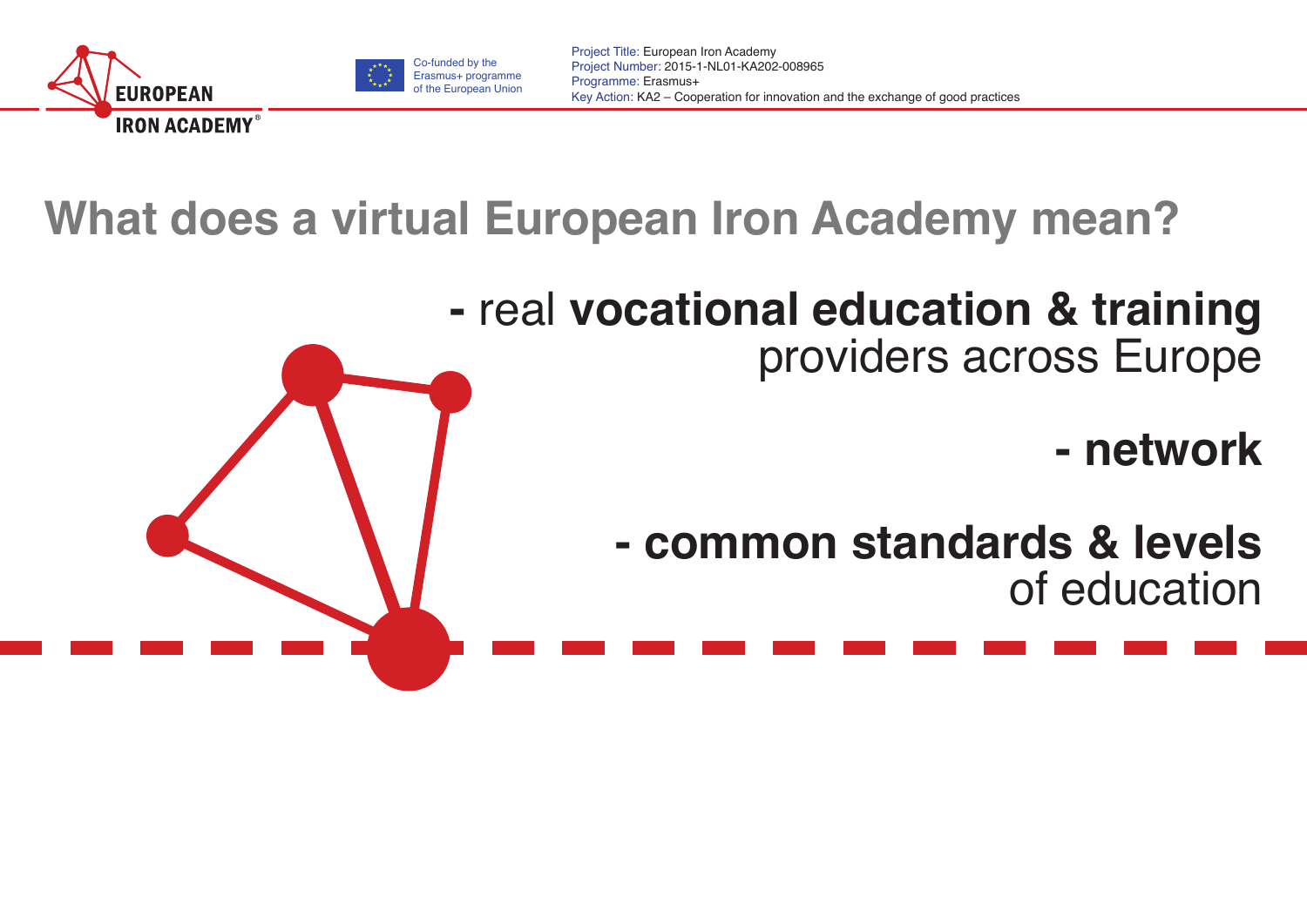



# **Can everybody**

**participate**

**?**

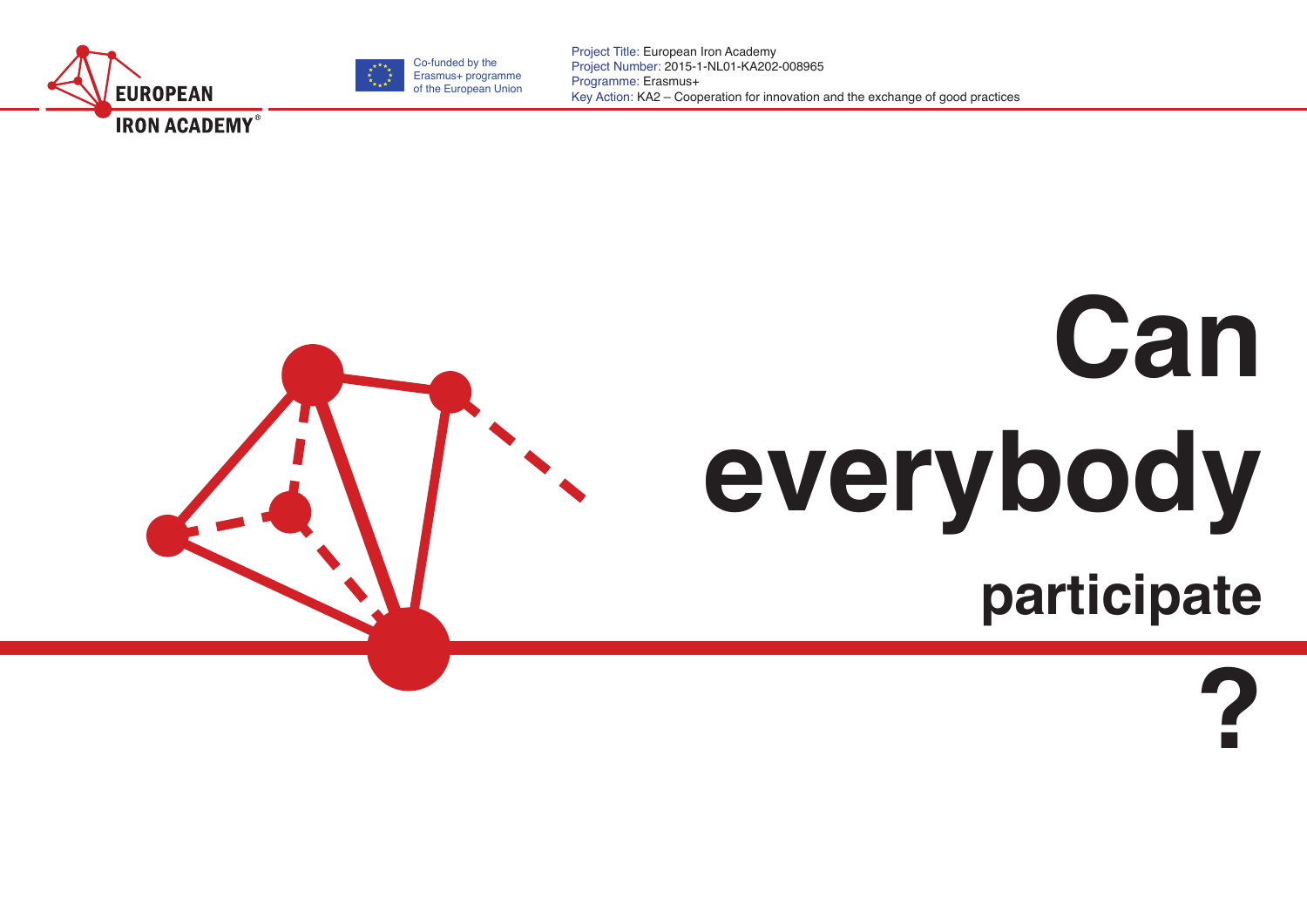



# **Can everybody participate?**

- **workshops & schools** in the field of blacksmithing or metal design
- **follow & accept** the **European levelling system** for vocational education & training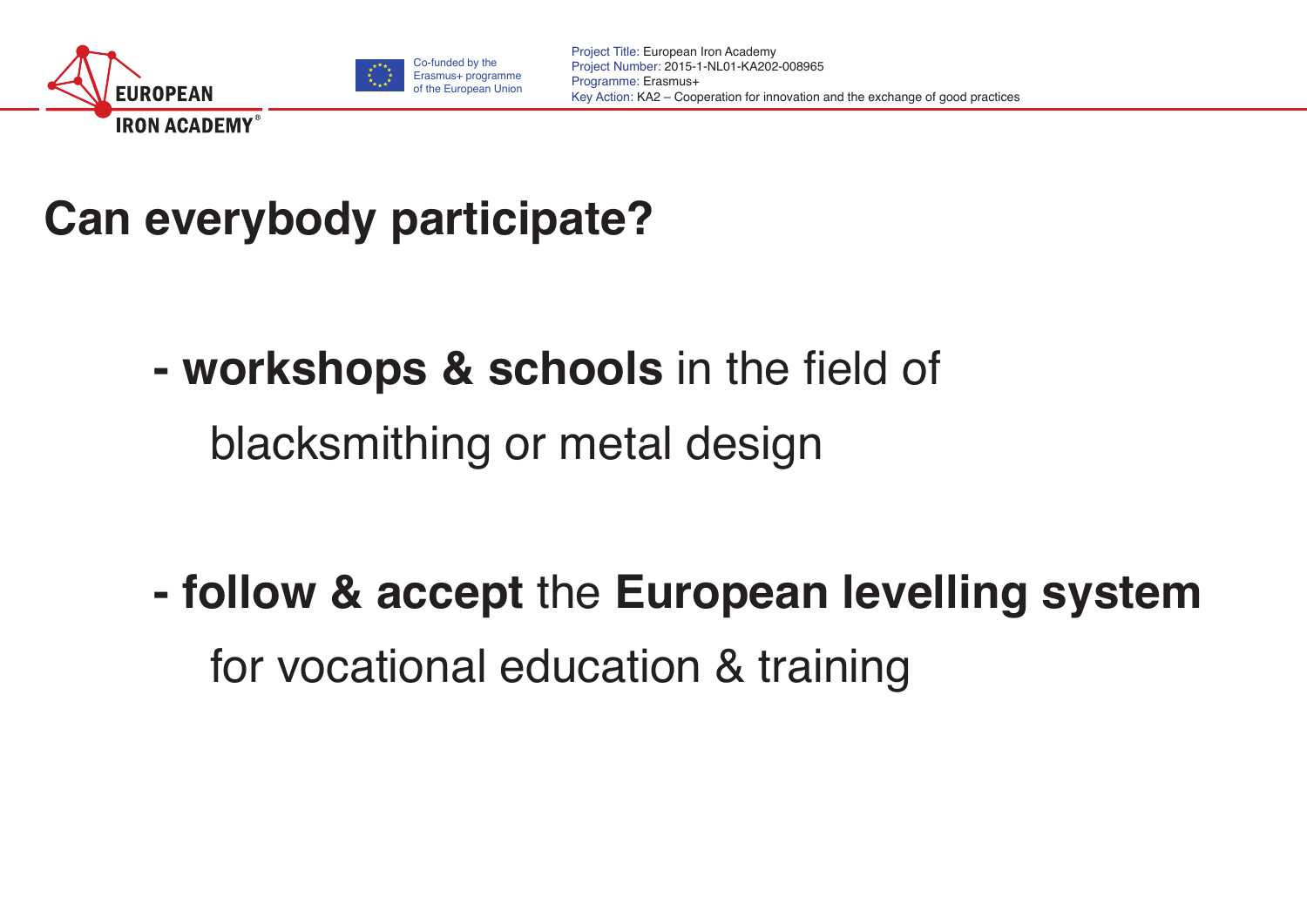



# **How are you able to achieve this ?** Can you go into **MOre detail?**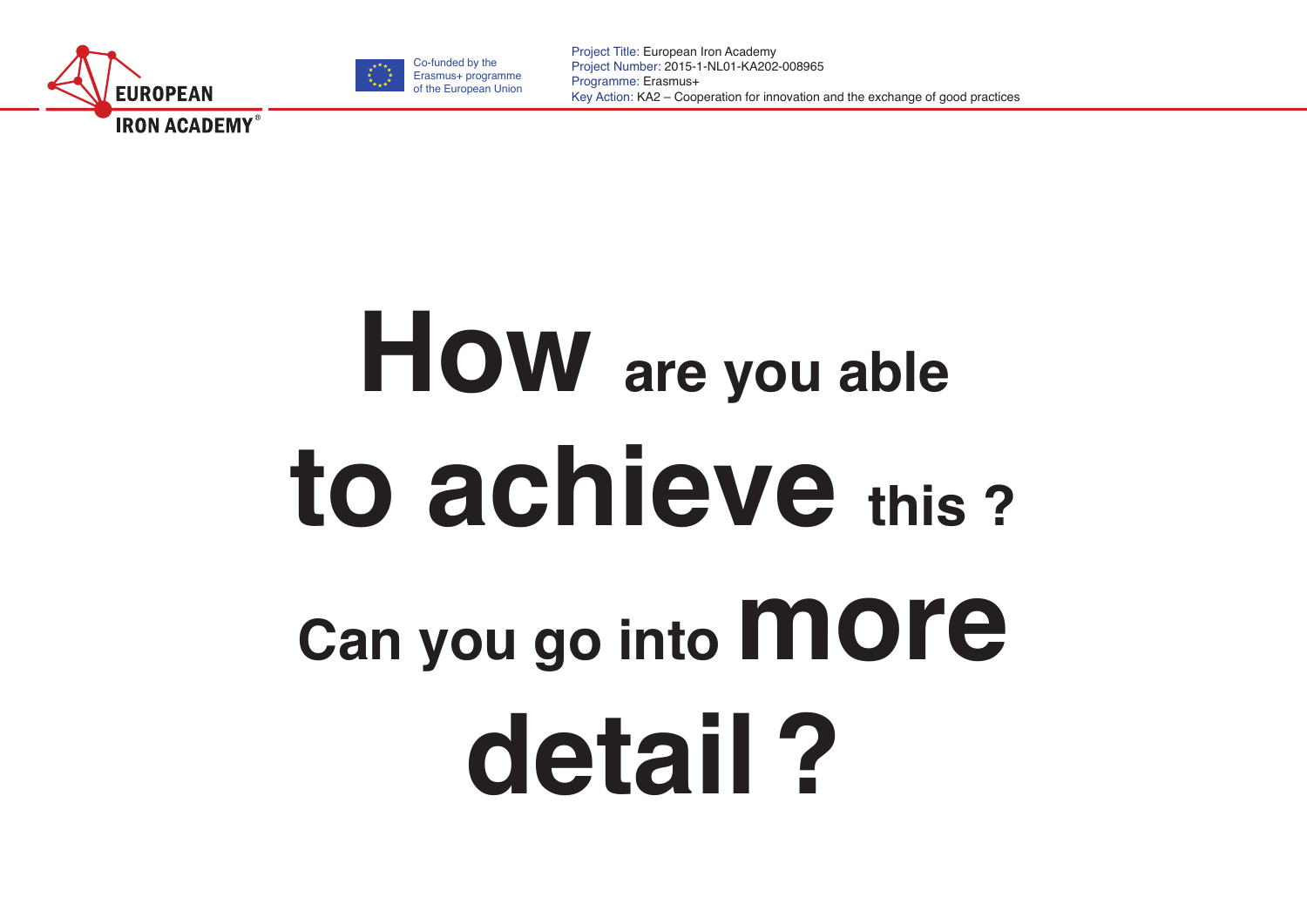



# **How are you able to achieve this? Can you go into more detail?**

#### STEP **1**

**- evaluate** the **education** 

**structure** throughout the EU

**- define learning outcomes** 

for levels 2 to 5

#### **according to EQF**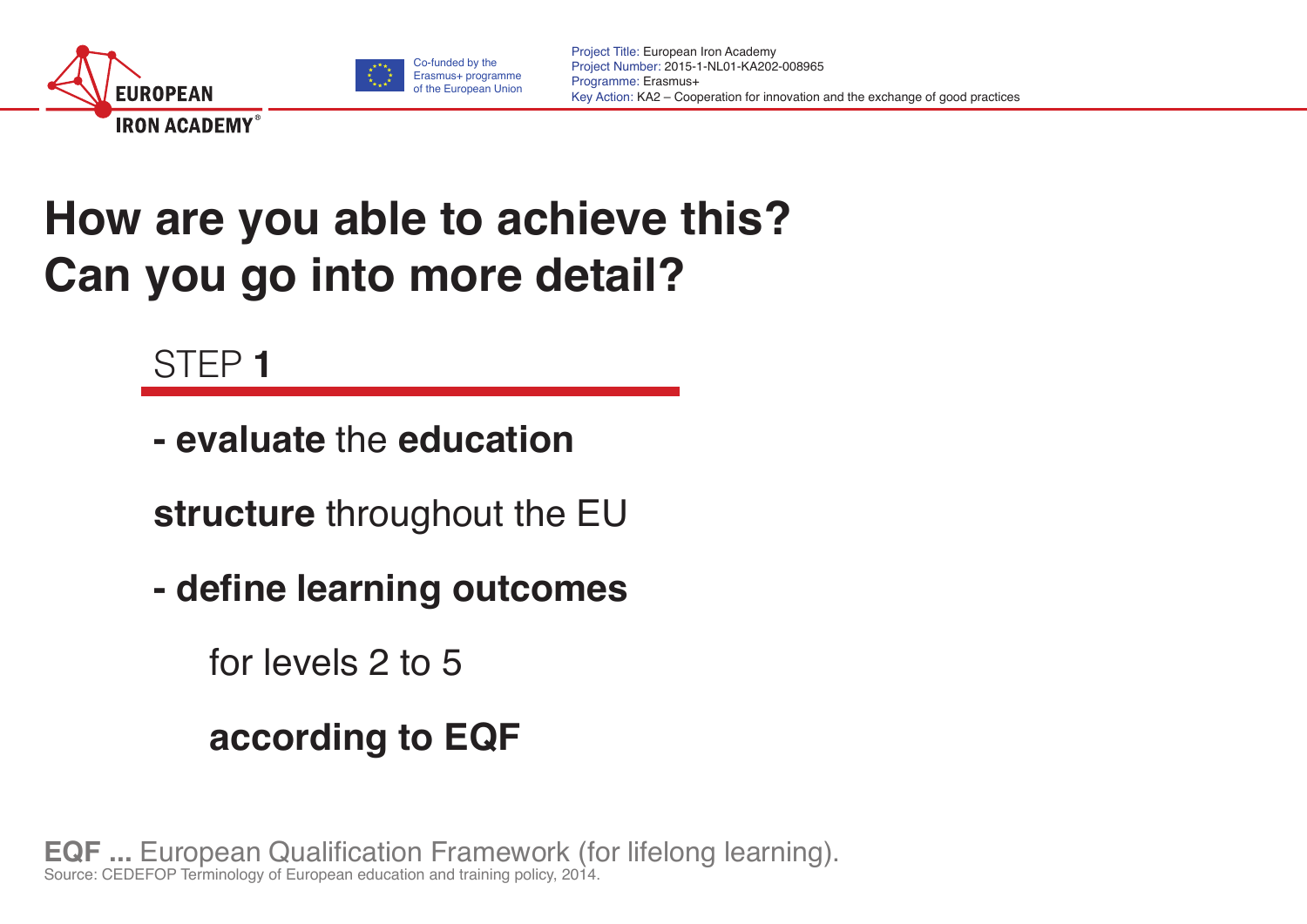



# **How are you able to achieve this? Can you go into more detail?**

#### STEP **2**

**- implement learning** 

**outcomes** in various

**training programmes**

**learning outcomes ...** Set of **knowledge**, **skills** and/or **competences** an individual has **acquired** and/or is able to demonstrate **after completion of a learning process**, either formal, non-formal or informal. *or* Statements of what a learner knows, understands and is able to do on completion of a learning process, which are defined in terms of knowledge, skills and competence. Source: CEDEFOP Terminology of European education and training policy, 2014.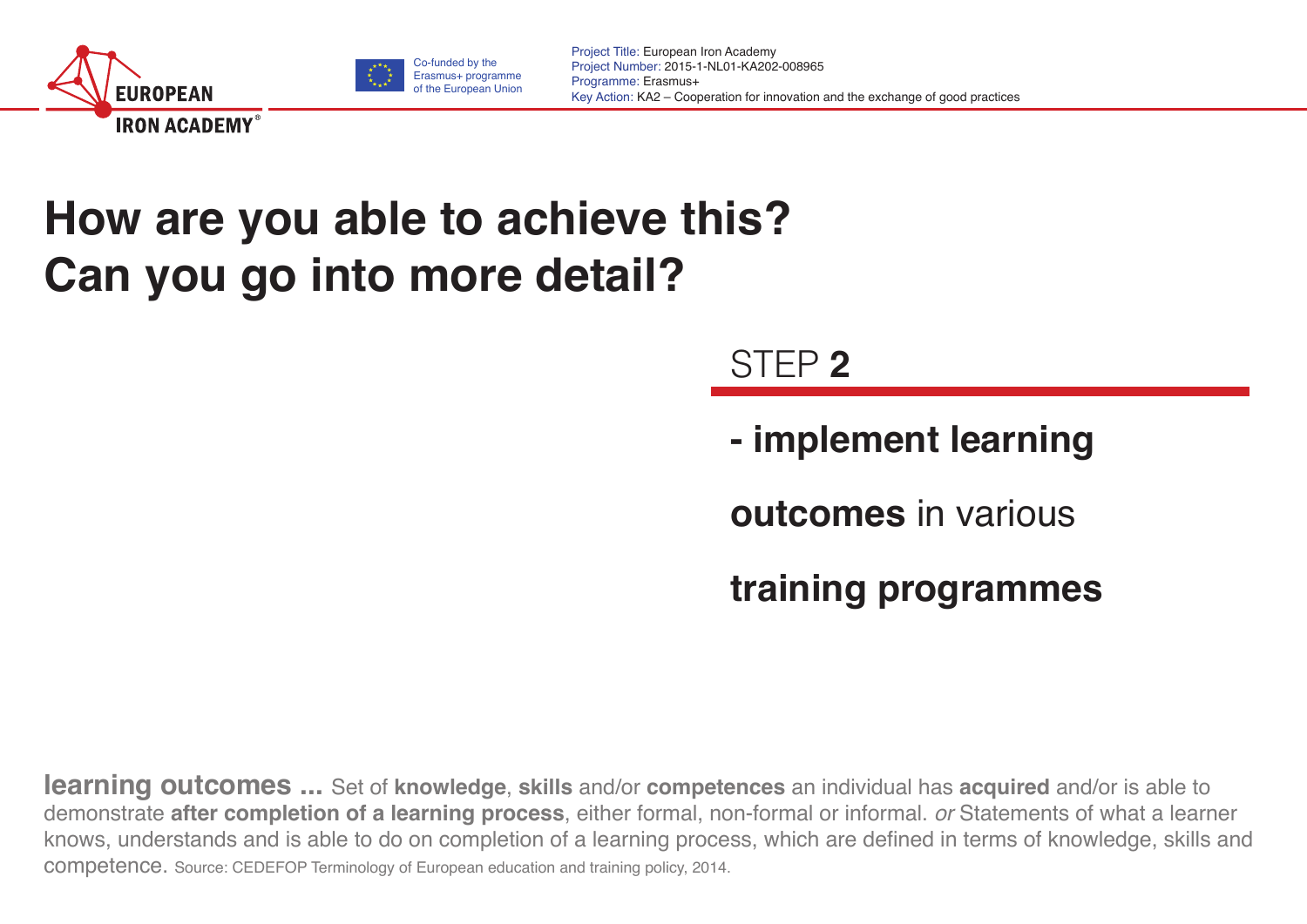



# **How are you able to achieve this? Can you go into more detail?**



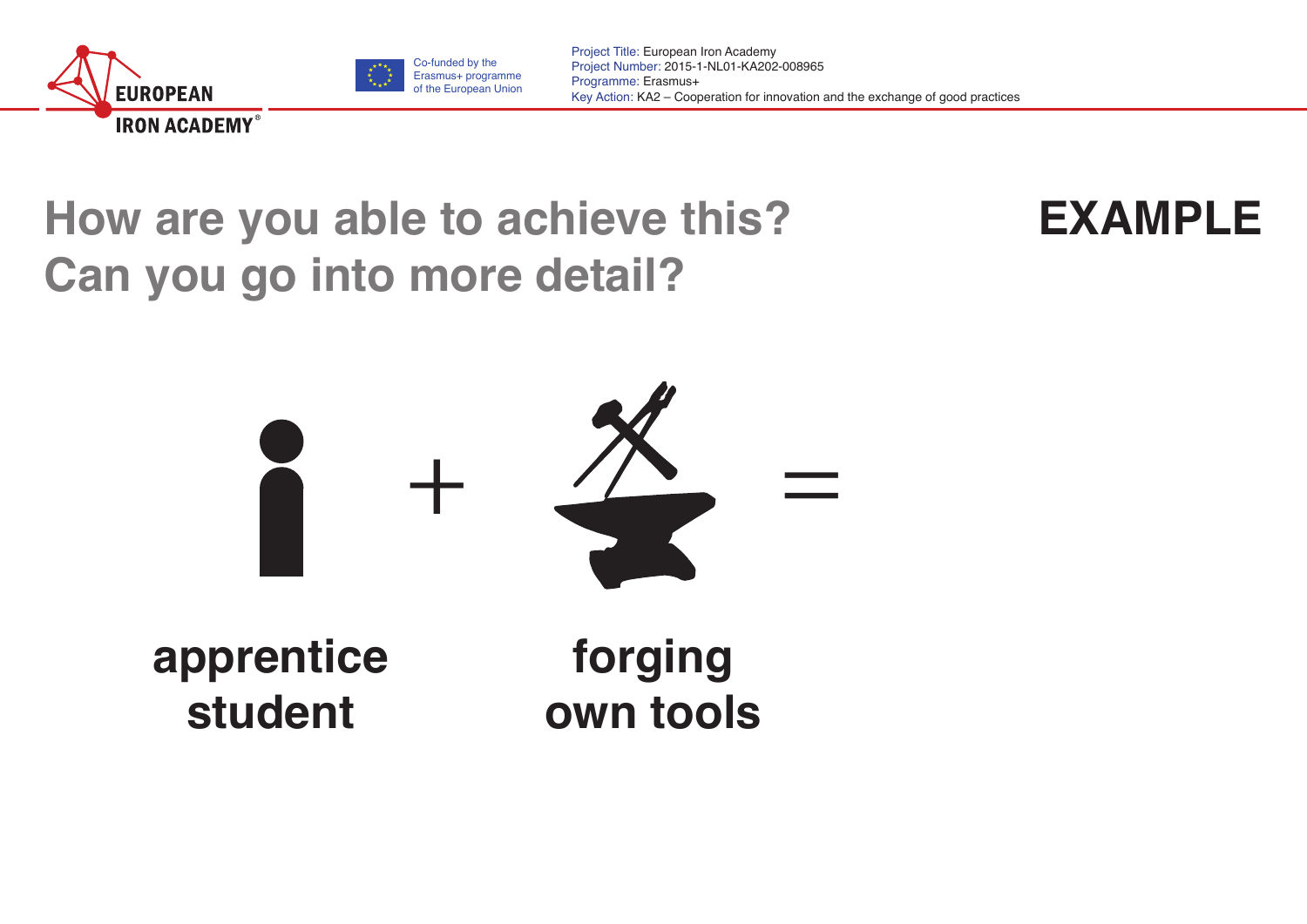



 $+$   $\frac{\cancel{x}}{\cancel{x}}$  =

# **How are you able to achieve this? Can you go into more detail?**



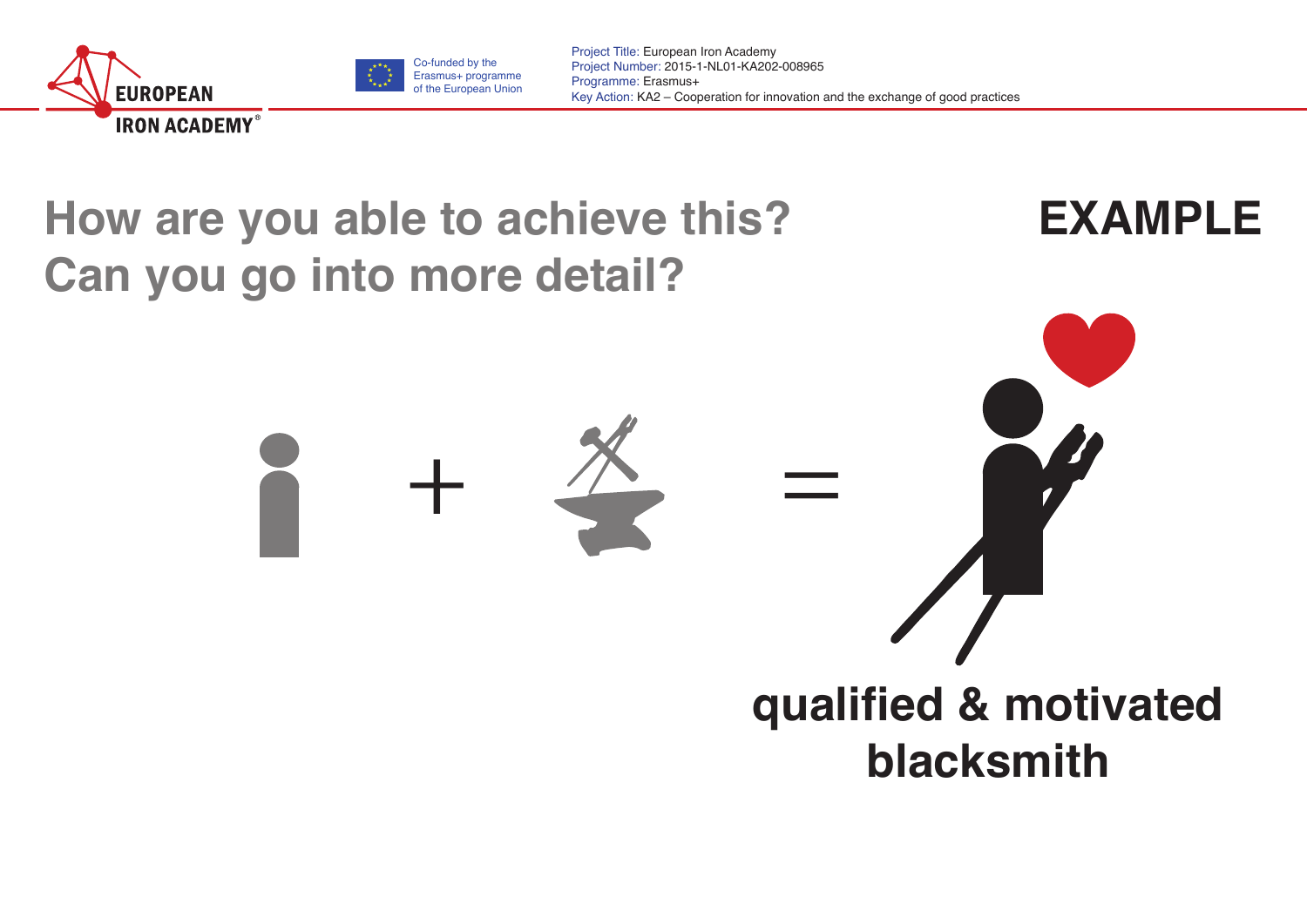



# What are the **challenges ?**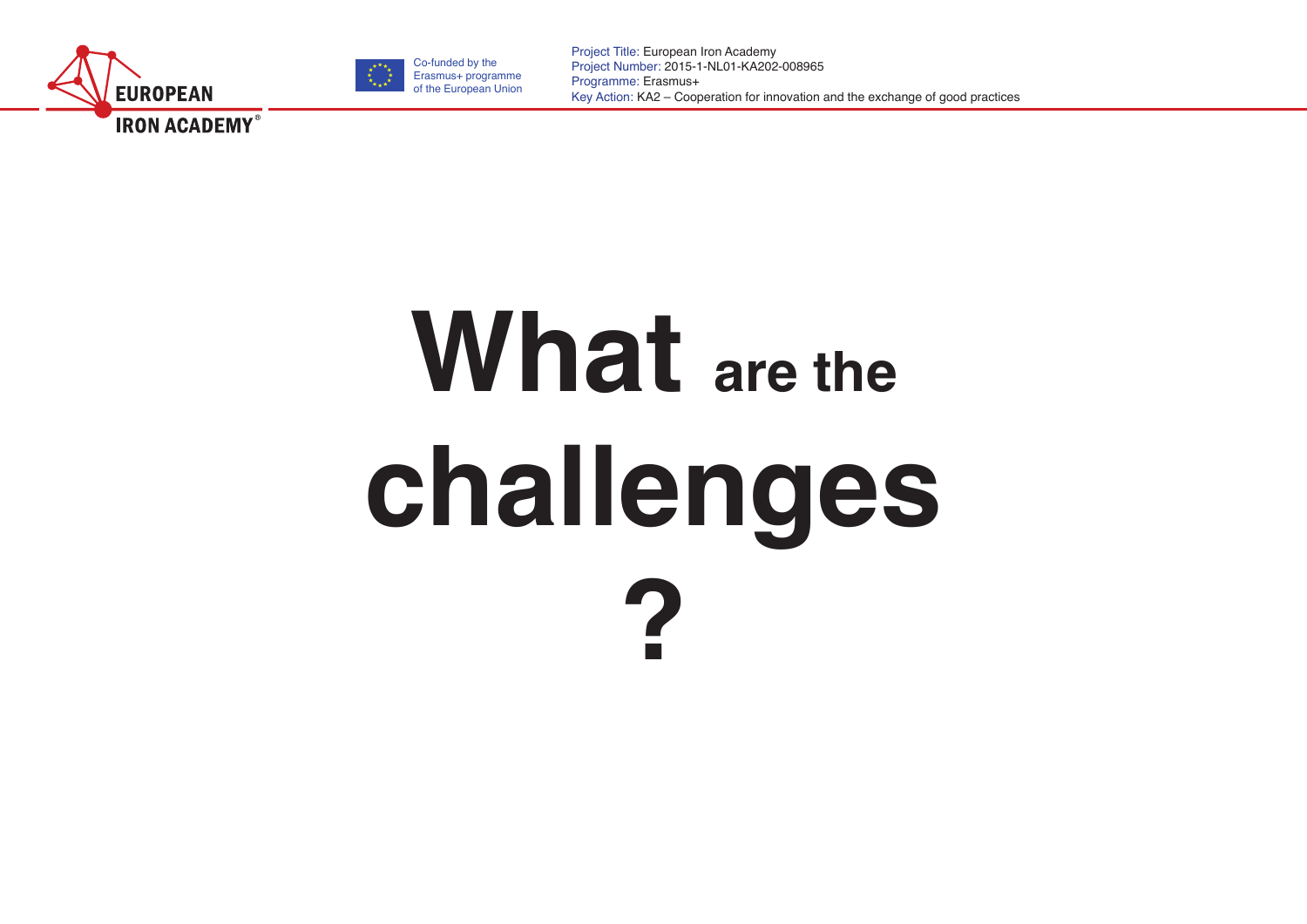



### **What are the challenges?**

**- local structures very different** in various countries

**- further commitment** necessary

**- raise acceptance** at local level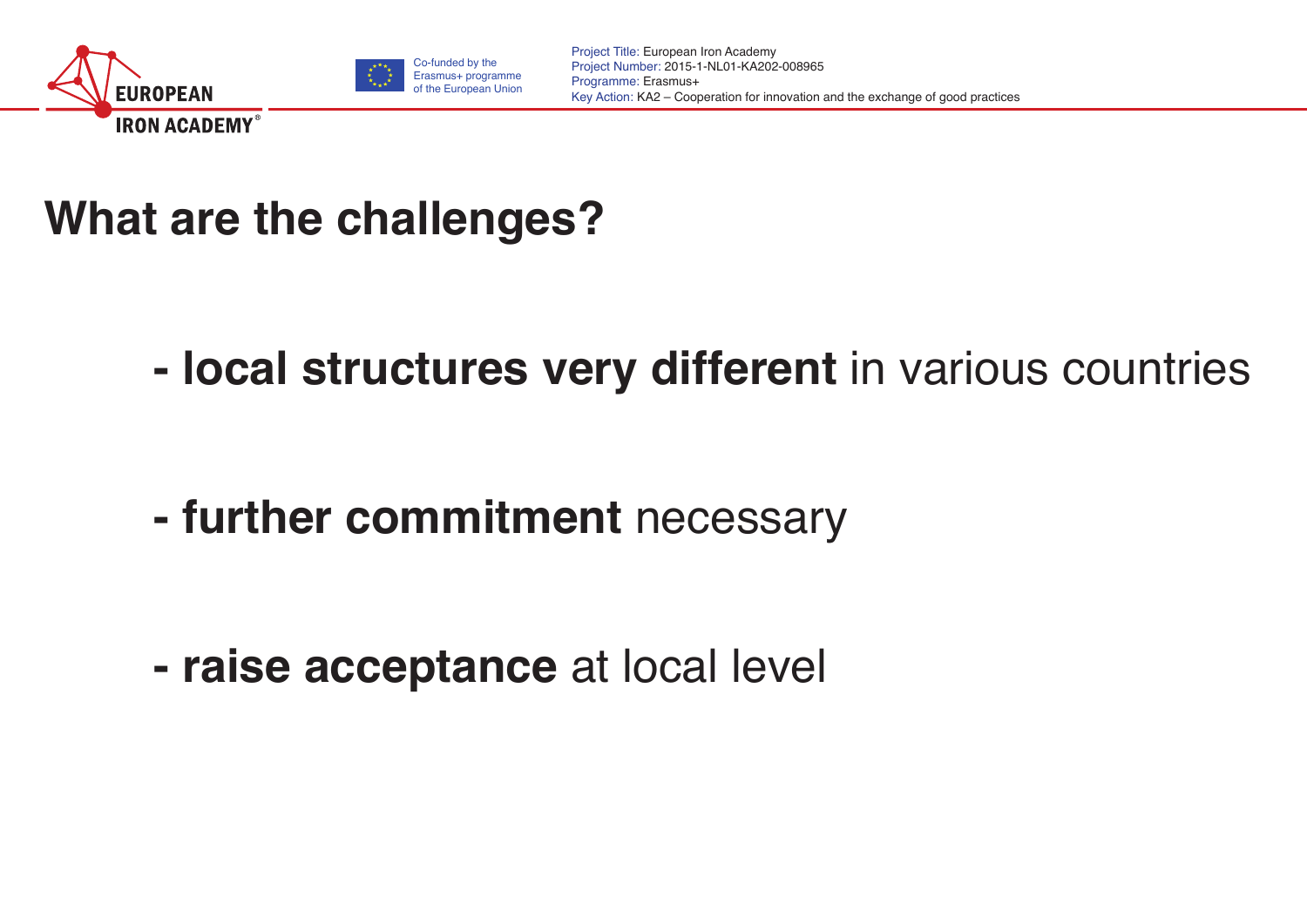



# **8 headlines** for the **future** of a **European Iron Academy**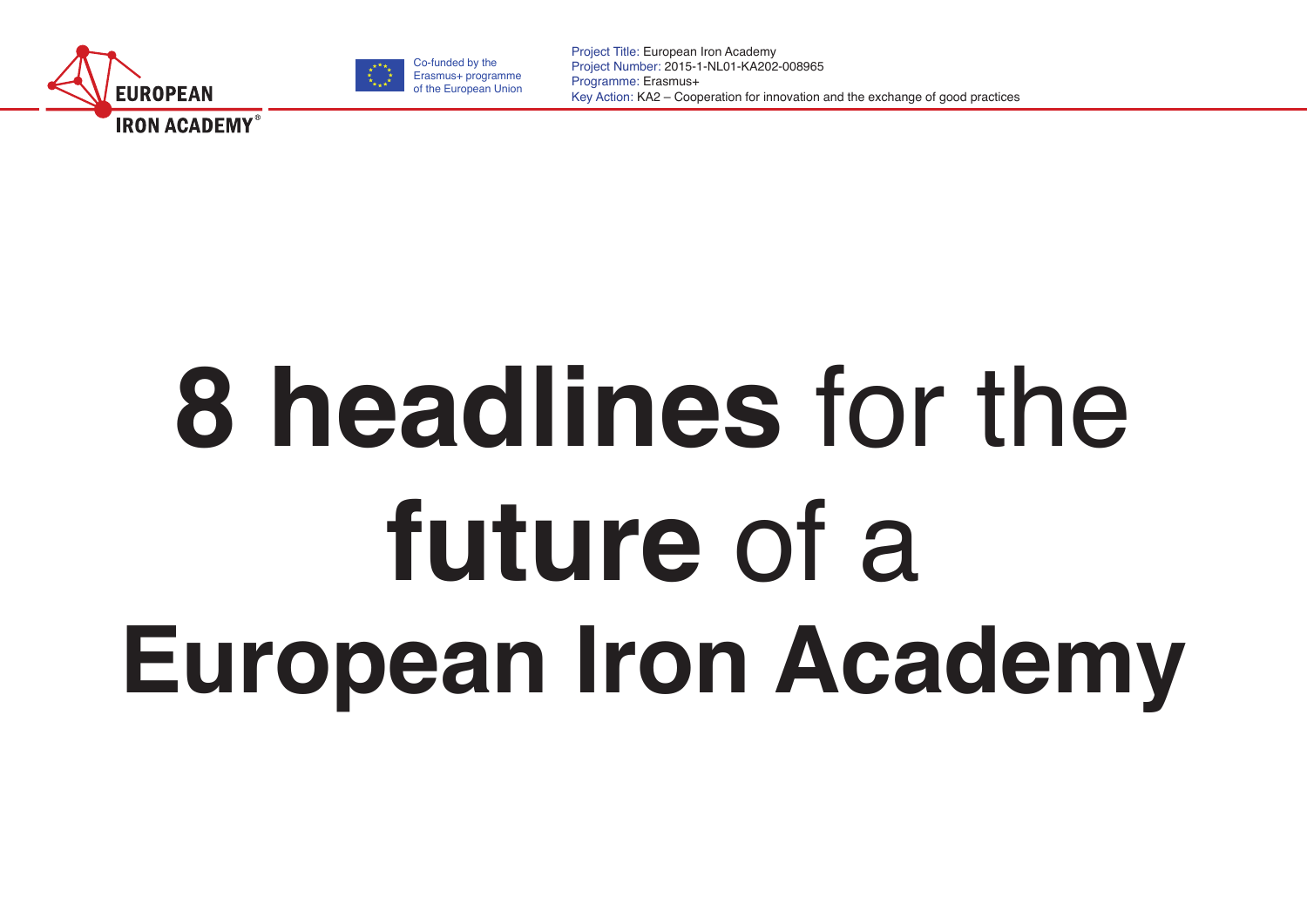



**1 - Transparency & recognition of levels**

- **comparability** to avoid obstacles
- **- ECVET & EQF** as **central framework**

**ECVET ...** European credit system for vocational education and training. **EQF ...** European Qualification Framework (for lifelong learning). Source: CEDEFOP Terminology of European education and training policy, 2014.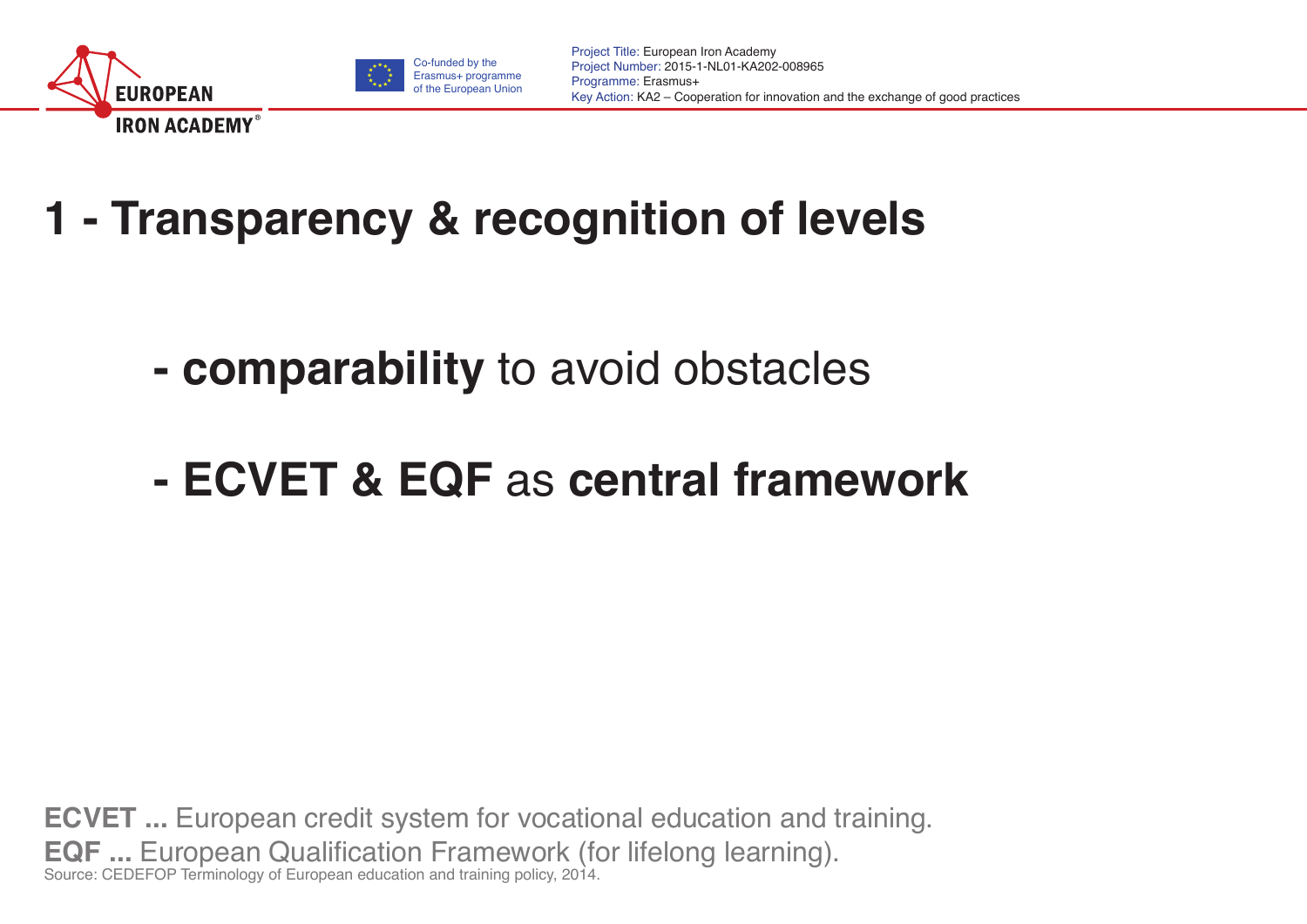



# **2 - European curriculum or programme**

- learning at **any place**
- **-** learning at **any duration of time**
- **strengthen partnerships** for geographical **mobility**

**lifelong learning (LLL) ...** All learning activity undertaken throughout life, which results in improving knowledge, know-how, skills, competences, and/or qualifications for personal, social and/or professional reasons. Source: CEDEFOP Terminology of European education and training policy, 2014.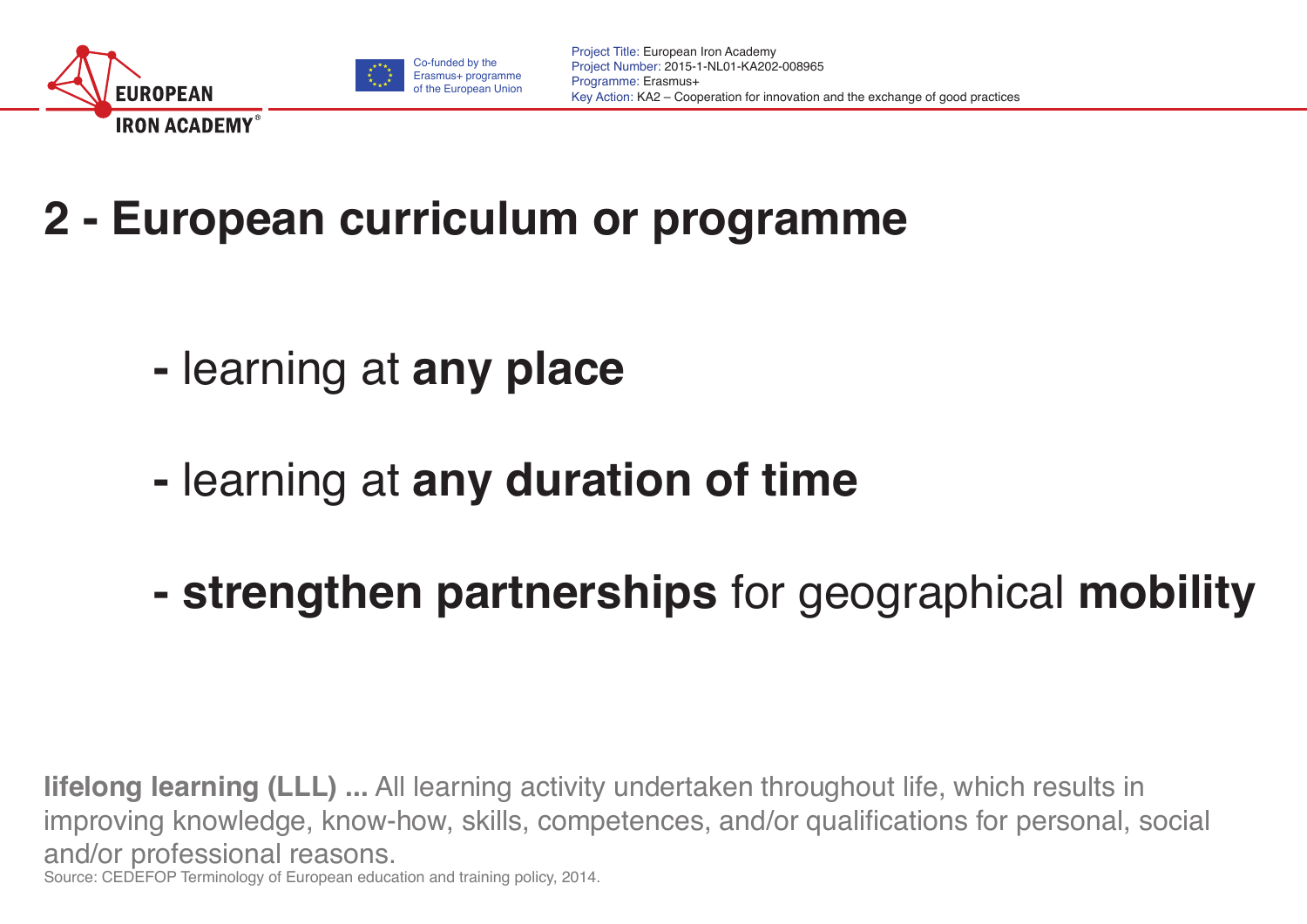





# **-** of **students & jobs** for an

# **education-industry** partnership

### **- finding workforce** with necessary **competences**

**mobility ...** Ability of an individual to move and adapt to a new occupational or educational environment.

mobility can be geographical or 'functional' (a move to a new post in a company or to a new occupation, a move between employment and education); mobility enables individuals to acquire new skills and thus increase their *employability* Source: CEDEFOP Terminology of European education and training policy, 2014.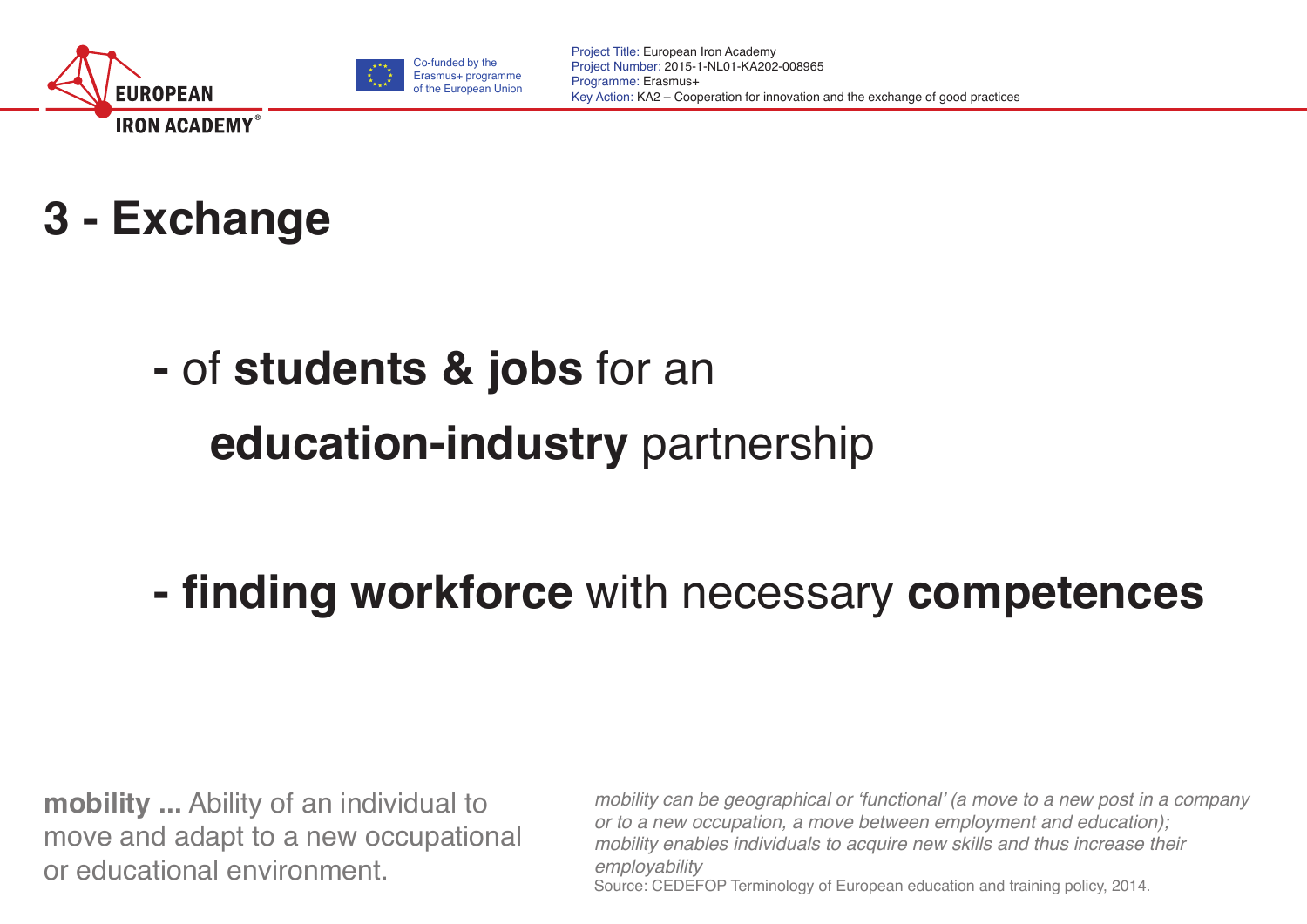



- **4 Funding possibilities**
	- for the **vocational education & training providers**
	- **-** for **future workers** (blacksmiths)
	- **= social investment**

**vocational education and training (VET) ...** Education and training which aims to equip people with knowledge, know-how, skills and/or competences required in particular occupations or more broadly on the labour market.

Source: adapted from European Training Foundation, 1997.

**education and training provider ...** Any organisation or individual providing education or training. education and training providers may be organisations specifically set up for this purpose, or they may be other bodies, such as employers who provide training as part of their business activities. Training providers also include independent individuals who offer services. Source: CEDEFOP Terminology of European education and training policy, 2014.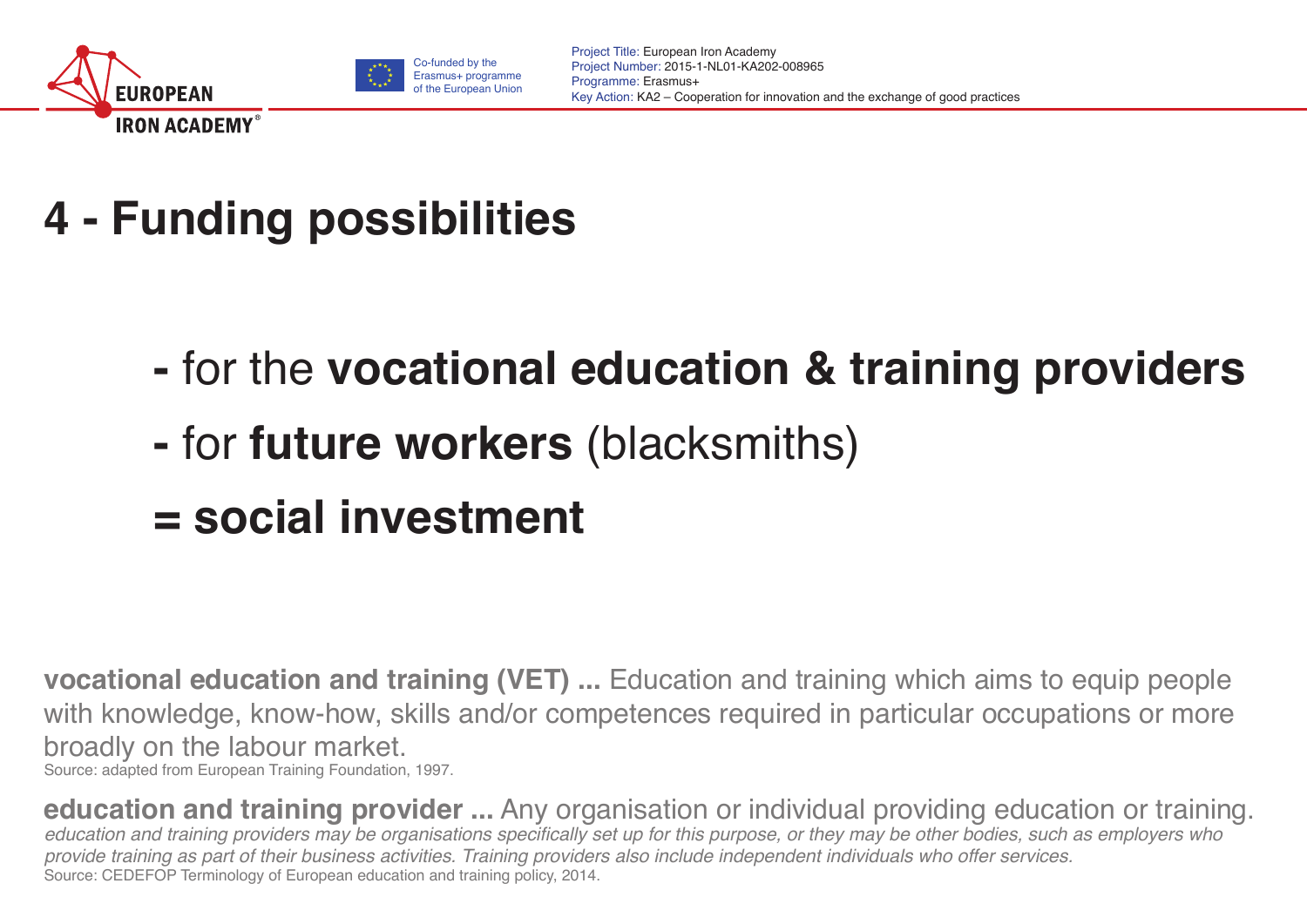



# **5 - A qualified profession**

- **evolve** the world of **blacksmithing**
- **-** from a hobby or family tradition
- **-** to **an internationally recognized**  qualified profession

**qualification ...** Qualification covers different aspects:

• Formal qualification: the formal outcome (certificate, diploma or title) of an assessment process which is obtained when a competent body determines that an individual has achieved learning outcomes to given standards and/or possesses the necessary competence to do a job in a specific area of work. **A qualification confers official recognition** of the value of learning outcomes in the labour market and in education and training.

A qualification can be **a legal entitlement to practise a trade** (OECD); Source: Cedefop, 2014, based on Eurydice, 2006; European Training Foundation, 1997; OECD, 2007.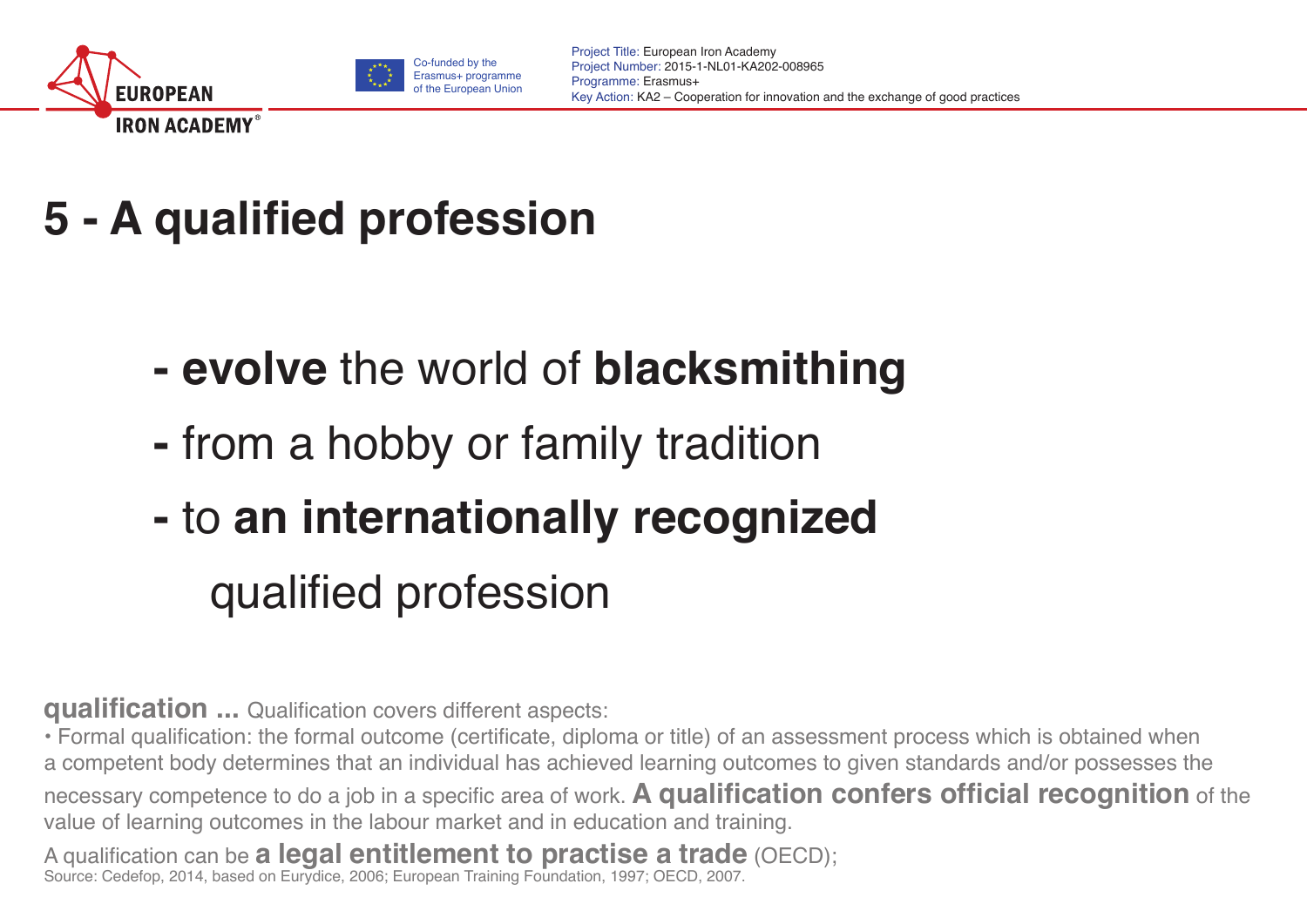





**- continuation** of the **skill of forging,** 

in danger of being lost

- link to our **cultural roots**
- **- passing on** know-how & knowledge
- **-** to **future generations**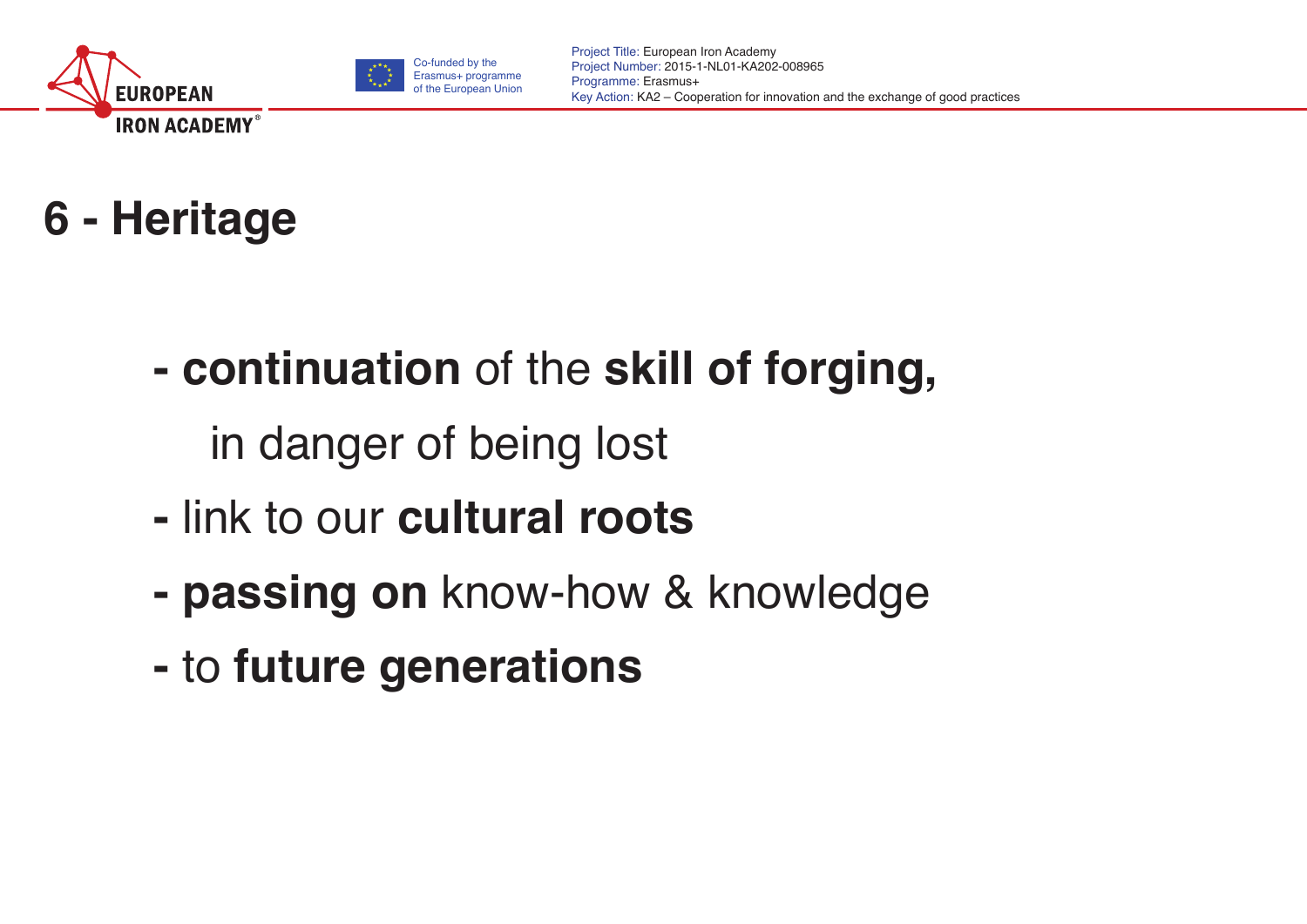



# **7 - Integration**

### **- trans-disciplinary** interaction

e.g. forged objects in architecture,

or forged elements in furniture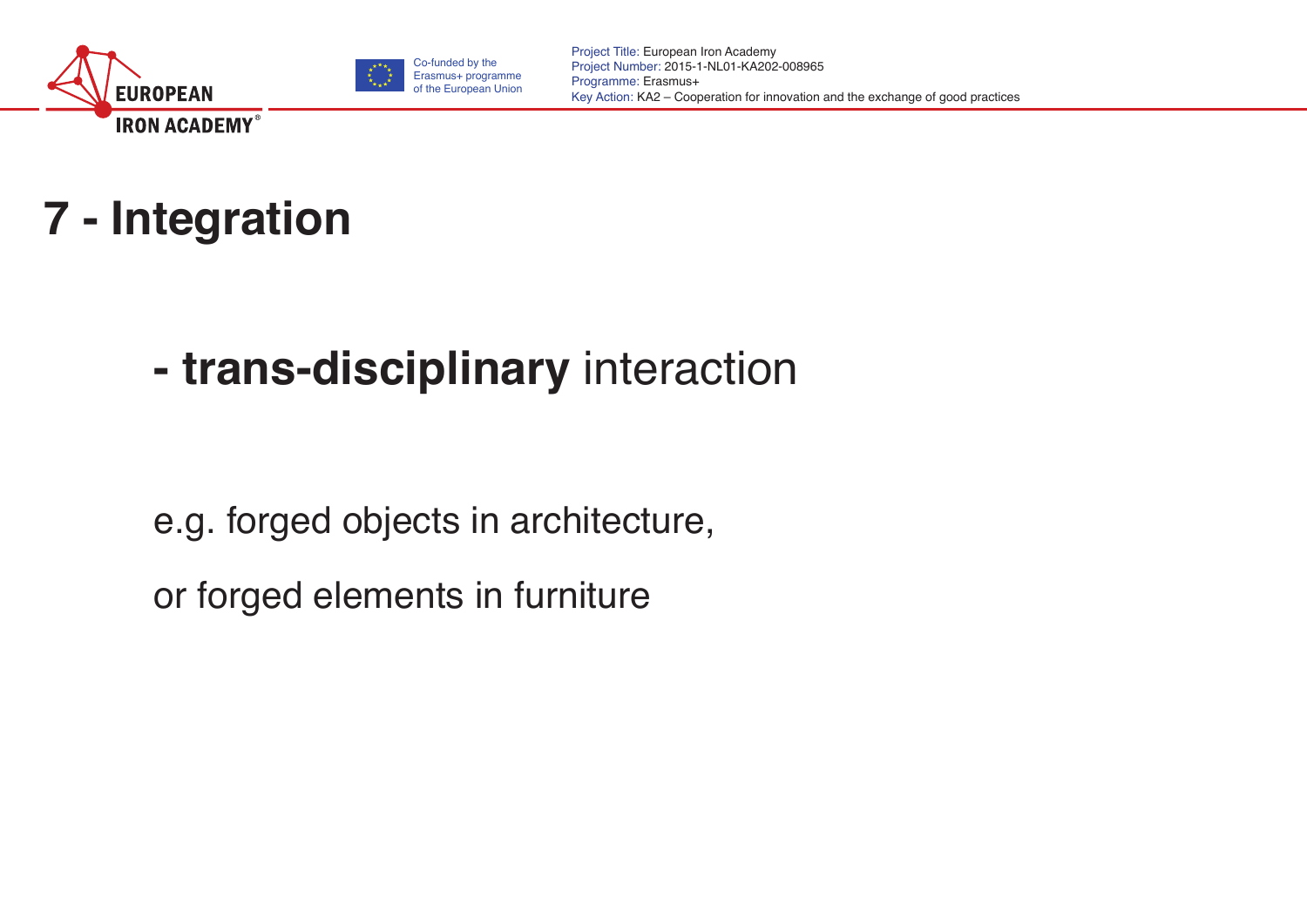



# **8 - Mobility**

- especially **between EU countries**
- **also globally**
- migration as **global phenomenon**

**mobility ... Ability of an individual** to move and **adapt to a new occupational or educational environment**.

mobility can be geographical or 'functional' (a move to a new post in a company or to a new occupation, a move between employment and education);

mobility enables individuals to acquire new skills and thus increase their employability.<br>Source: CEDEFOP Terminology of European education and training policy, 2014.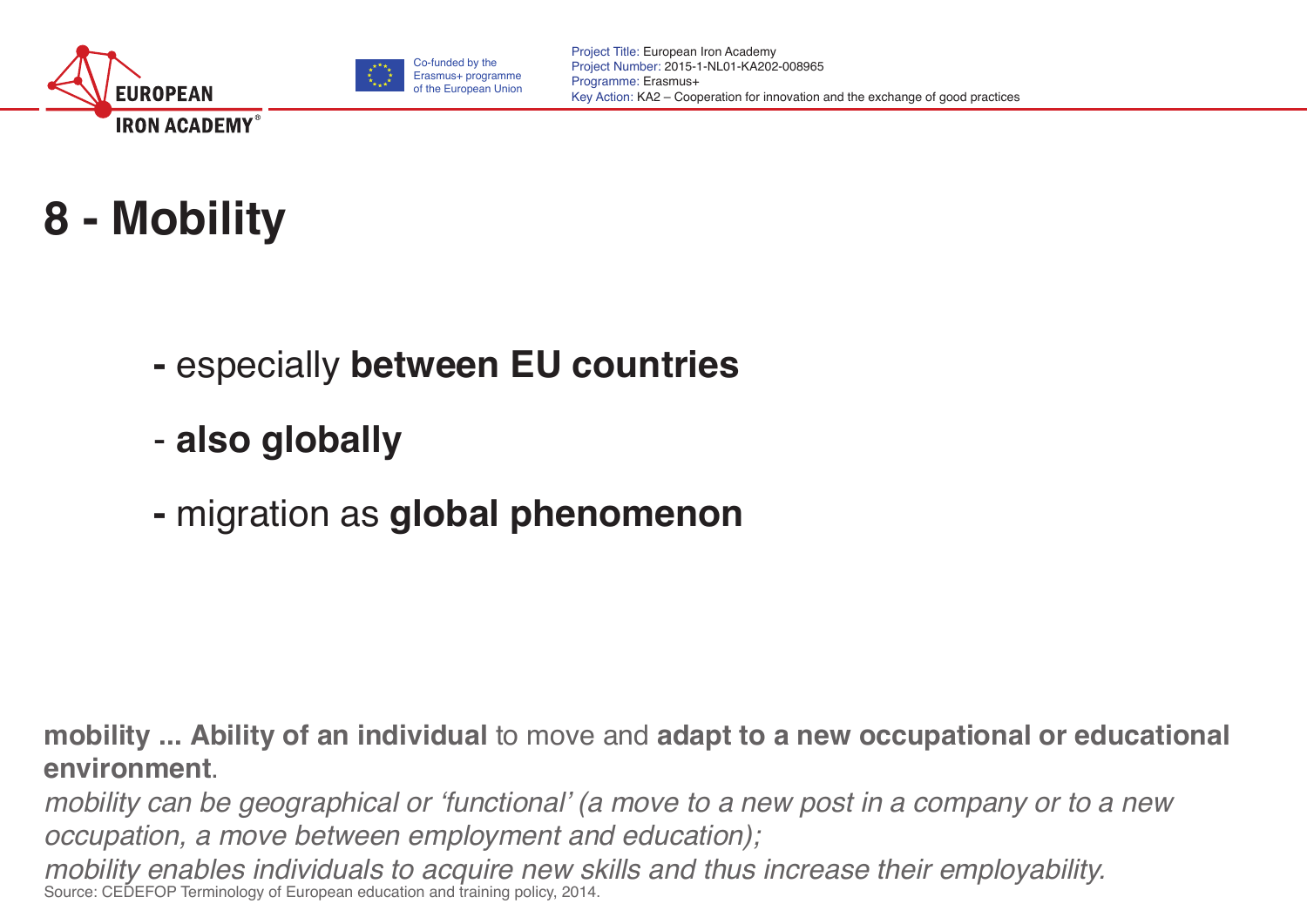



#### **A network** to enhance mobility **for blacksmith training**

# **ARON ACADEMY®**

**EUROPEAN**